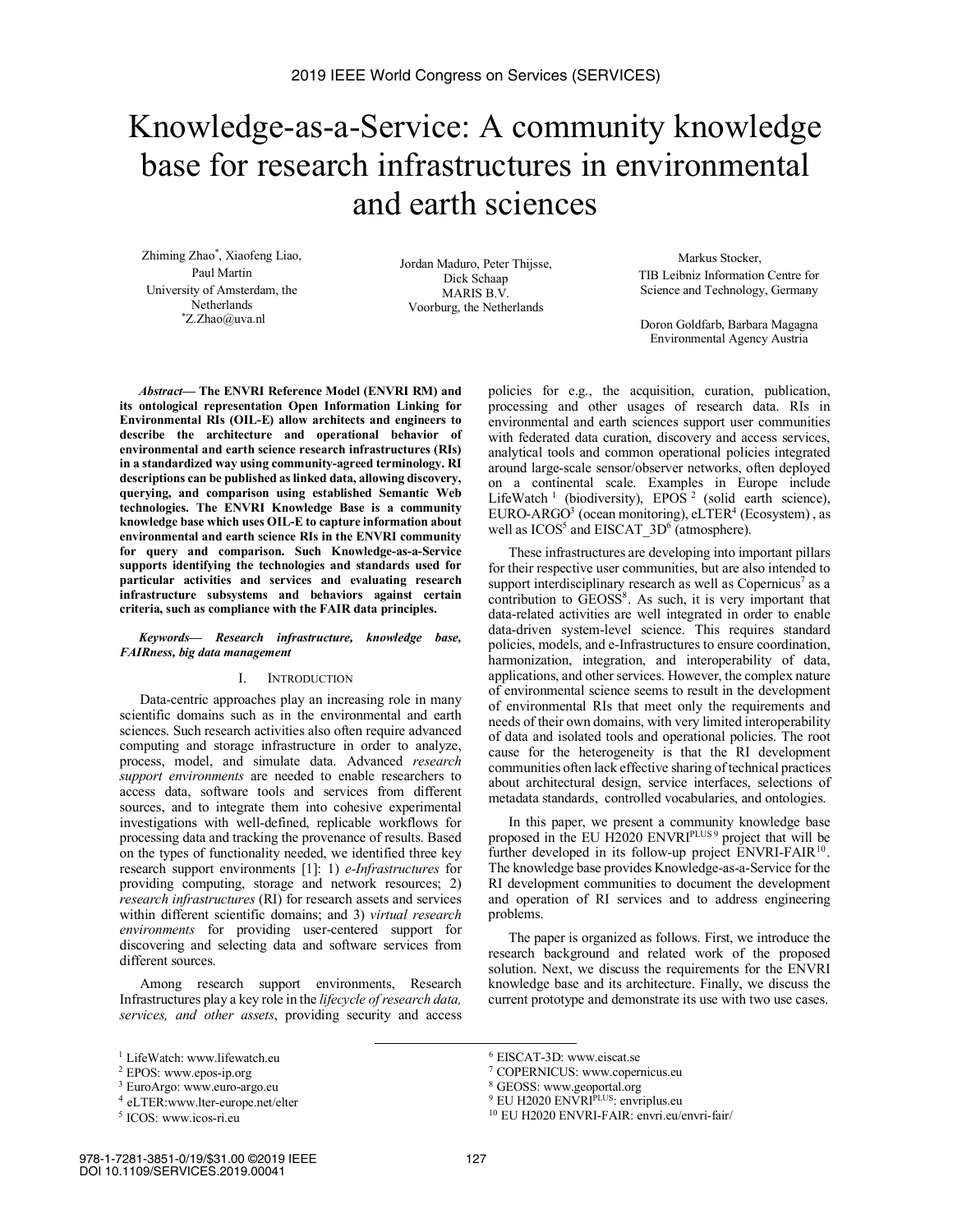#### II. BACKGROUND

The ENVRI cluster projects, namely ENVRI (2011-2014), ENVRIPLUS (2015-2019) and ENVRI-FAIR (2019-2022), are concerned with: 1) the identification of technical and organizational commonalities between environmental RIs; 2) prototyping reusable solutions to common challenges; and 3) improving the FAIRness of assets in different RIs and making them interoperable. One of the key challenges we have to tackle when sharing engineering practices and building interoperable data services is how to effectively communicate with different stakeholders, users, developers involved in RIs of different environmental sub-domains.

#### III. RELATED WORK

Because a common ontological framework is essential, the ENVRI Reference model (RM) was proposed and developed in the ENVRI community (cluster projects) since 2011 [2]. The methodology for developing ENVRI-RM was to decompose system descriptions based on viewpoints. Open Distributed Processing (ODP) [3] provides five viewpoints from which to describe systems: *enterprise,* i.e., system scenarios, involved communities and roles; *computation,* i.e., system interfaces and bindings between system components; *information*, i.e., data objects and schemas of the system; *engineering*, i.e., system middleware, engineering principles; and *technology*, i.e., technology standards and decisions.



*Fig. 1. The basic idea of the ENVRI Reference Model.*

This decomposition of complex systems by viewpoints is a useful technique for managing the complexity and provide information tailored to different kinds of stakeholders [4,5,6]. ENVRI RM employs these viewpoints to model the characteristics of environmental research infrastructures but it replaces the *enterprise* viewpoint with the *science* viewpoint. This is to align the ODP with the RI view of the world. The current version is available online<sup>11</sup>. Fig. 1 depicts the basic viewpoints of the ENVRI RM.

Applications of ODP [3] have been studied extensively and ODP has been applied to the design of various kinds of infrastructure, including in the Internet of Things (IoT) [7] and Smart Cities [8]. The applicability of ODP, a standard that was developed in the 1990s, to modern concepts of service-oriented architecture and Cloud have been discussed before in research literature [9]. Indeed, the advancement and wide-scale adoption of virtualization and programmable infrastructure mean that the separation of concerns between the computational and engineering viewpoints (for example) are less clear than they perhaps were original. For instance, The ENVRI semantic linking framework was developed based on ENVRI RM. Open Information Linking for Environmental RIs (OIL-E) [10] was designed to provide an upper ontology for RI descriptions based on ENVRI RM that can be used to contextualize different kinds of RI assets from architectural or operational perspectives. This is in contrast to general-purpose ontologies for describing scientific phenomena such as ENVO [11]. OIL-E has more in common with conceptual models that focus on the products and tools of research rather than on scientific classification itself and is more concerned with providing a controlled vocabulary for environmental science RIs, in particular.

The foundation of OIL-E is the **oil-base** ontology, which provides a set of abstract concept classes derived from the most common elements observed in the ENVRI RM and distributed across the five ODP views. Defined from the ENVRI RM specification, the **envri-rm** ontology is the primary extension of **oil-base**. As ENVRI RM is an on-going development, with each release of the model, the **envri-rm** ontology must be updated accordingly. Currently, this is done via consultation within the relevant working group in the ENVRI community, based on demand for new stereotypes for RI entities or activities or discussion regarding the correctness of specific properties or other relationships.

#### IV. ENVRI KNOWLEDGE BASE

The ENVRI knowledge base aims to provide a repository for RI architectural information and 'design wisdom' encoded using ENVRI RM that can be programmatically queried and analyzed. It serves as a database of information about technologies and standards used by RIs.

#### *A. Target users and roles*

The knowledge base serves different types of users in the ENVRI community based on their specific needs:

- 1. **RI architects,** designers of technical services for RIs, want to know what the best practices are for dealing with various problems common in the construction and management of RIs as well as the prevailing technologies and standards used by others that could be adapted to meet their own needs.
- 2. **Scientific application developers** of data science applications need to know what resources are available

modelling a system deployed on virtual infrastructure and modelling the virtual infrastructure service itself would each result in a very different assignment of concepts between the two views. On the other hand, ODP supports the notion of transparencies, the selection of aspects of system design (such as authentication and migration of components) to not be explicitly modelled in specifications to reduce confusion, clutter or repetition in design documents. In this light, the explicit acknowledgment that the resources and channels described in the engineering view of an RI specification happen to be virtualized becomes simply another transparency option. Regardless of whether ODP can be considered to be a sufficiently contemporary specification for the modelling of modern distributed systems, the notion of specifying systems across multiple views is still wellregarded in software engineering research literature.

 <sup>11</sup> http://envri.eu/rm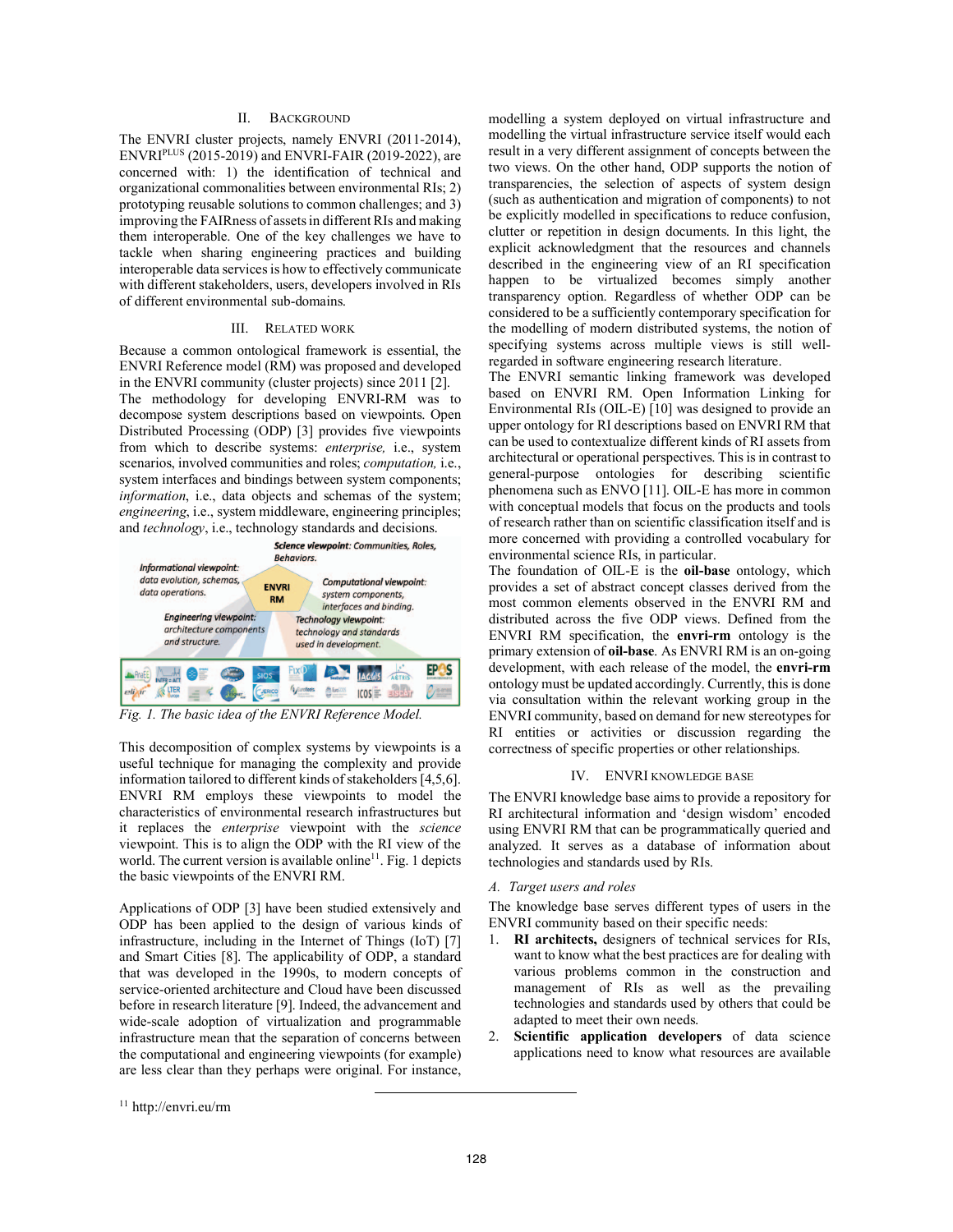to them, which RIs publishes them, any limitations on their use and the differences between them.

- 3. Similar to developers of data science applications in general, **Virtual Research Environment developers** need to know about the resources that their VREs might interact with, especially catalogue services that allow users of their VREs to search RI data collections but are particularly concerned about providing direct access to resources within their VREs, to facilitate on-demand programmatic discovery and integration of new resources.
- 4. **e-Infrastructure service developers** want to be able to tailor their offerings to the needs of researchers. To do this they need to know how their services are already used by RIs and where there is potential for further delegation of RI architecture to e-infrastructure.
- 5. **Teachers and students** in the domains of ICT, data science or environmental science, who are interested in reviewing how RIs are constructed, the variety of resources that they currently make available, and the potential of science conducted using RIs.
- 6. **Proposal writers and funding agencies** need to be able to understand the RI landscape and the resources that are currently available as well as gaps that new development may fill. Furthermore, funding agencies need to understand the RI landscape and profile RIs in order to inform their strategic planning.

#### *B. Functional requirements*

Based on the types of users and their specific needs, we can identify at least the following functional requirements:

- 1. **Flexible knowledge base query**, allowing for the development of arbitrarily complex queries, either directly by expert users or via other knowledge base interfaces (such as faceted search or model browsing, see below).
- 2. **Browsing** RI design models, including the ability to display all data associated with a model or its components in a human-readable manner on a client (e.g., a Web browser) and the ability to directly retrieve information by identifier.
- 3. **(Semi-)automated composition** of requests to an online RI resource using information about the resource, its API, and the type of request as provided by the user.
- 4. **Context-specific visualization** of RI design models and other common classes of knowledge base content, typically for embedding in a model browser but also for export (e.g., as an image to download).
- 5. **Model profiling** of RI design models against specific criteria, such as compliance with **FAIR (Findability, Accessibility, Interoperability and Reusability)** data principles [12], compliance with ENVRI RM templates, or satisfaction of user-provided constraints.
- 6. **Automated verification of updates** of new or revised data into the knowledge base, limited to restricted APIs subject to model validation and access permissions.
- 7. **Design space support** for alternative RI designs, including of the same RI, allowing RI architects to experiment, to differentiate between 'current' and 'planned' RI states, and to maintain different versions of

the same RI design that can be retrieved separately by search and browsing facilities.

- 8. **Automated harmonization** of models within the same RI design space with overlapping concepts/concerns. Specifically, the generation of requirements based on correspondence rules between model concepts that are then checked against existing models in the knowledge base.
- 9. **Comparison** of two or more models in a manner that facilitates easy comprehension of similarities and differences.
- 10. **Gap Analysis** in an RI design based on a set of models, reference models (e.g., derived from ENVRI RM) and equivalent models of other RI designs, resulting in a set of suggestions as to what might be missing from the RI.
- 11. **Recommendation:** Generation of 'recommendations' by the knowledge base in response to a set of requirements for RI design, using information from reference models and existing RI designs. Requires the ability to evaluate models and components.

These requirements provide valuable input for knowledge base development.

In the ENVRI<sup>PLUS</sup> and ENVRI-FAIR projects, those requirements are prioritized based on needs from the RI communities and their RI development and operation lifecycles. For instance, when an RI just starts its development, querying knowledge base, discovering existing solutions from other RIs, and analyzing the gaps will be the typical needs for the knowledge base.

#### *C. Current prototype*

The current knowledge base is prototyped using Apache Jena Fuseki, which provides a triple store for aggregated RDF data along with a service API and internal reasoning capabilities based on the OWL [13] standard. The knowledge base contains the complete set of OIL-E ontologies along with a representative sample of RI-specific data for the purposes of demonstration and experimentation. Access to the knowledge base is achieved via a SPARQL [14] endpoint. The main landing page for the knowledge base, which also provides a means to try and modify various sample queries via Web browser without needing a HTTP/SPARQL request client, can be accessed via the ENVRI community site<sup>12</sup>.

Figure 3 shows a visualization of information in the current ENVRI knowledge base as can be viewed by visiting the above landing page.



Fig. 3. Visualizing information in the ENVRI knowledge base, showing entities associated with the EPOS RI.

 <sup>12</sup> https://www.envri.eu/knowledgebase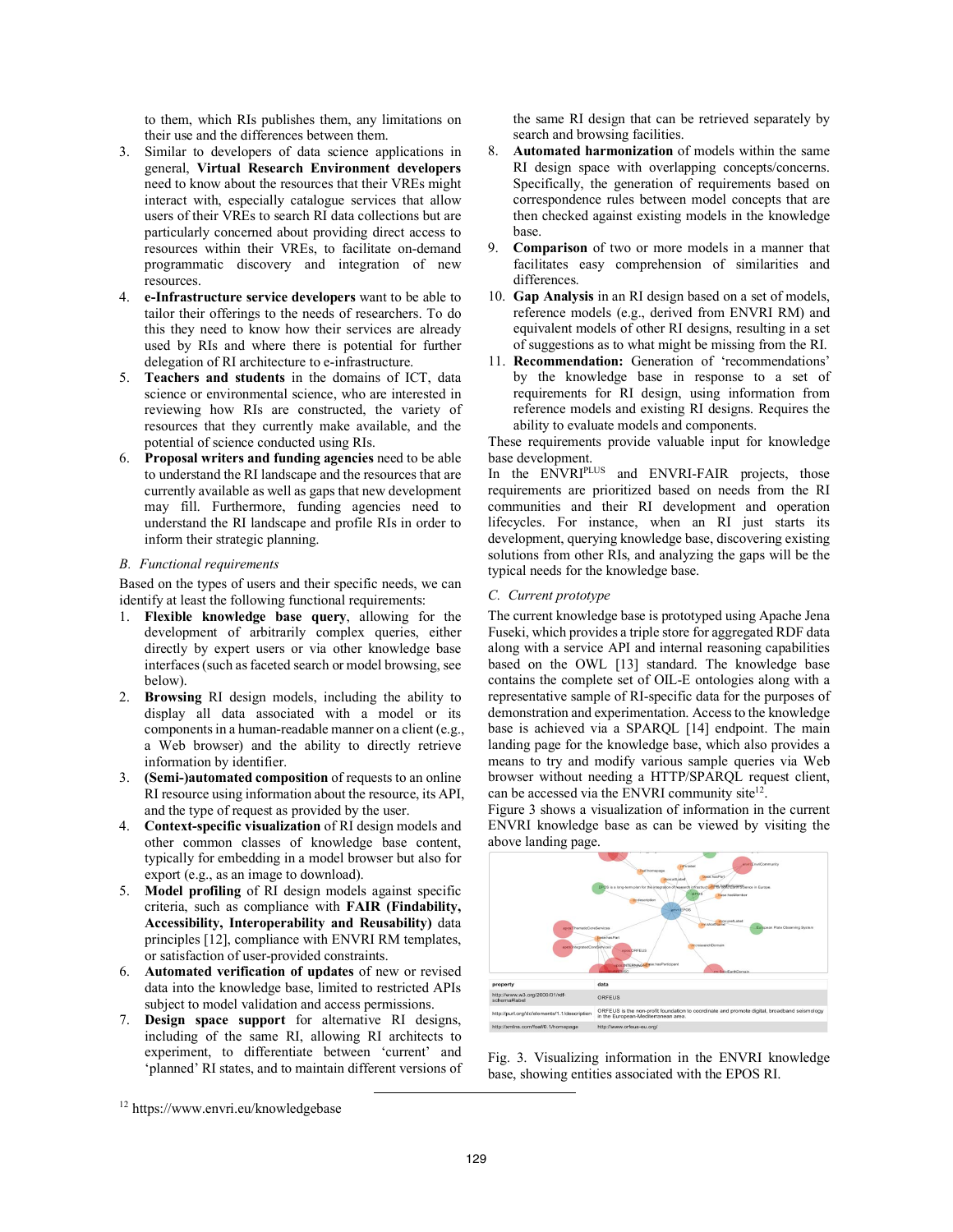Nodes are color-coded to distinguish concept classes from instance data and data properties, with additional information accessible by directly selecting individual nodes.

#### V. USE CASES

When resolving queries, the knowledge base is able to apply the relations and classifications defined by OIL-E in order to infer results beyond those explicitly asserted in the triple store. This allows the full set of ENVRI RM archetypes to be used to guide the discovery and search over all the RI data provided. For the ENVRI knowledge base, we identified four key knowledge capabilities:

- 1. **A survey of the technical landscape**. The web of knowledge created by semantic linking should help us understand what technologies (including software, standards and vocabularies) are being used by environmental science RIs.
- 2. **Comparative solution analysis**. It should be possible to compare solutions developed by environmental science RIs. Specifically, given the knowledge of how technologies are used in their proper context, we should be able to compare developments in equivalent contexts.
- 3. **Gap analysis and component recommendation**. Given a reference model for environmental science RIs (e.g., ENVRI RM), it should be possible to identify what is missing in the current development state of a given RI, and based on both the model and the solutions developed by other RIs, it should be possible to then make certain recommendations.
- 4. **Linked open research infrastructure**. The web of knowledge created by semantic linking should itself be publicly accessible, machine-navigable, and provide a gateway to the services and data held by the RIs. It should include (where available) data provenance and resource catalogues, and it should (where appropriate) make use of other ENVRI services such as the catalogue service for cross-RI search.

Given a sufficiently-detailed corpus of information regarding environmental and earth science RIs backed by a 'standard model' for how such RIs are constructed (i.e. ENVRI RM), it is possible to evaluate individual RIs or RI subsystems in terms of how they compare with similar RIs or against some kind of base criteria. In this section, we shall describe two use cases to demonstrate how the knowledge base can be used in the real ENVRI scenarios.

## *A. Case 1: Sharing data quality control technologies among RIs*

Data quality control is an important activity when curating data. In the ENVRI community, raw data collected from sensors or observation stations has to be quality controlled before being published via catalogues. Using the knowledge base, it is possible to compare data quality control processes applied by RIs in the same domain (e.g. marine science) against another or against a specifically prescribed methodology. In this case, we use ENVRI RM to model the quality control procedure of different RI in a shared knowledge base.

First, we develop a detailed taxonomy for describing the Quality Control related methodologies, roles and processes, as shown in Fig. 4. The taxonomy is developed based on the data management lifecycle defined by ENVRI RM.



Fig. 4. Quality control concepts based on the information viewpoint in the ENVRI RM.



Fig. 5. Quality control processes survey of the EuroArgo research infrastructure.

Second, we use the taxonomy and ENVRI RM to model the quality control procedures for each RI (Fig. 5 displays an example) and to describe them in the ENVRI knowledge base.

Finally, the quality control tools are reviewed based on the taxonomy (as shown in Table 1). Such information is valuable for the community to share.



Table 1. A review of QC tools in ocean observation. In this way, the quality control procedure and tools of a specific RI can be discovered and shared with other RI communities, as suggested in Figure 6.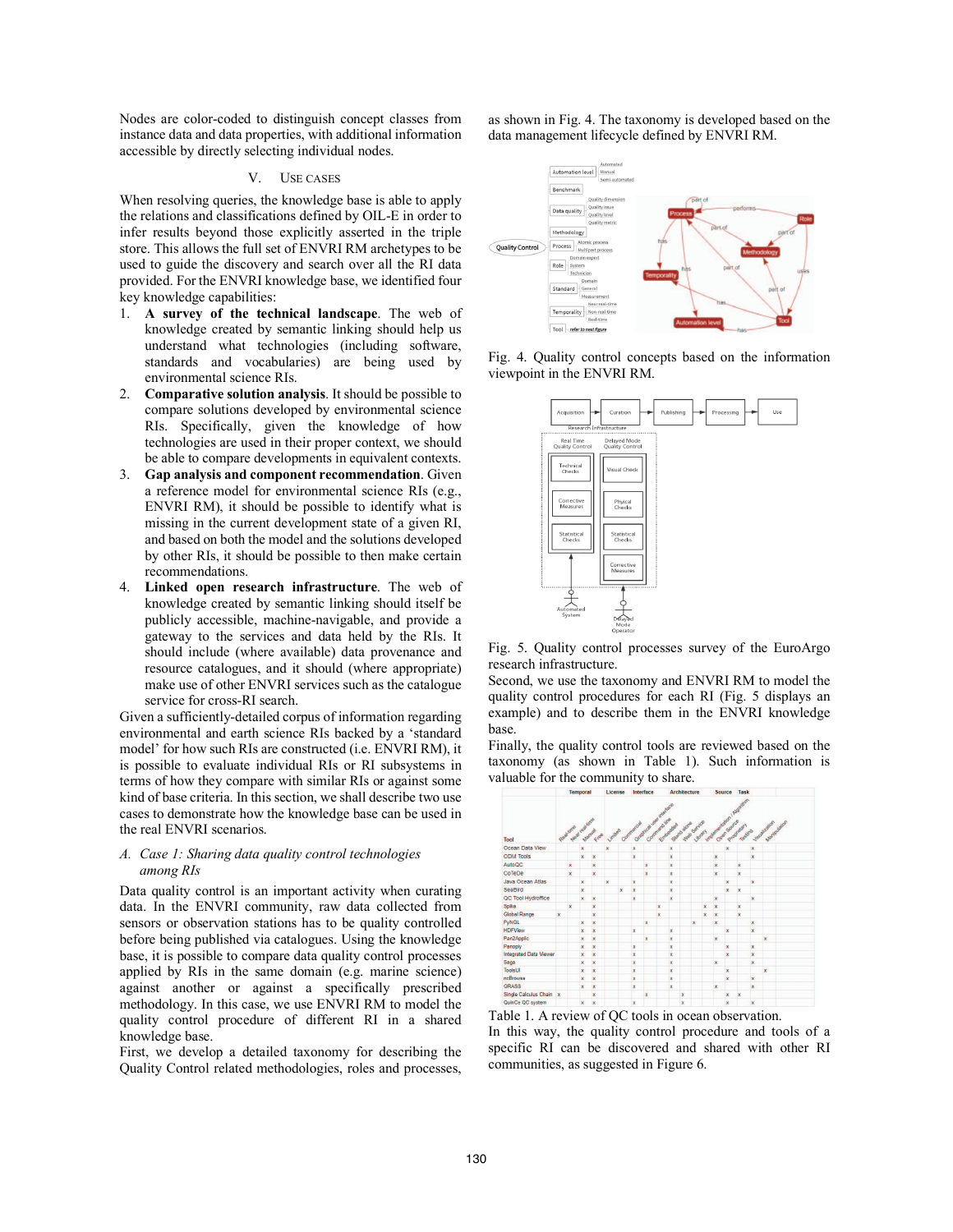

Fig. 6. The ENVRI knowledge base for QC related query and output.

#### *B. Case 2: analyze the FAIRness of an RI*

Another possibility is to provide tools for RI designers to evaluate their own RIs in terms of compliance to the FAIR data principles<sup>13</sup>. Wilkinson et al. [12] proposed guidelines for Findable, Accessible, Interoperable and Reproducible data that would better support open data science.

There are a number of possible approaches that could be taken to evaluate some of these guidelines based on the content of an ENVRI knowledge base:

- 1. **Findability**. Which published data products include globally unique persistent identifiers? Are those identifiers included in the product metadata? What other core metadata does each published product include (or not include)? Does the RI provide an index or registry for search and discovery of data products? Does it contribute to any external registries?
- 2. **Accessibility**. Can data product metadata be retrieved by a standard, open and free communication protocol, and if so, which one? Does the RI define an authentication and authorization process for accessing data, and does it use standard, open mechanisms? Are metadata accessible via some means even if the data product described is no longer available?
- 3. **Interoperability**. What data formats, metadata schemes and controlled vocabularies are used to describe/represent (meta)data in the RI? Do those terminological resources comply themselves with the FAIR principles?
- 4. **Reusability**. How rich are the metadata provided for data products? Under what licenses can data be used? Is detailed provenance included in the metadata, and does the RI include provenance tracking in its internal processes? Do RI (meta)data meet domain-specific community standards?

Notably, such evaluation does not rely solely on the specification of data products (information view), but also on information about the services provided or delegated by an RI (computational view), the technologies used (technology view) and the general processes defined (science view). Thus

the holistic multi-view specifications permitted by OIL-E using ENVRI RM stereotypes potentially allows for a much more sophisticated analysis of RI status that would be provided by (for example) a catalog of metadata schemes used by RIs for their primary data products.

The detailed FAIRness assessment and analysis will be presented in a separated paper.

## VI. DISCUSSION

The knowledge base and OIL-E are both the basis for more tools with which to support several useful functions.

## *A. Semantic web technologies and knowledge base*

The Semantic Web relies on a number of foundational technologies for representing and associating semantics to information, including RDF [15], OWL [13] and SKOS [16], along with standards for interacting with semantic information (e.g., for search and discovery) such as SPARQL. Considerable attention has been given to the openness, extensibility, and computability of such standards, with different options for controlled vocabulary specification. While RI designs could be specified using something other than Semantic Web technologies (for example based on traditional relational database models), the openness and extensibility of the Semantic Web fit well with the heterogeneity of RI designs and the varying levels of detail specific aspects of RI design may or may not be modelled. It should also be noted that RI models are not themselves particularly large in terms of data volume. Indeed, they consist of relatively high-level and highly structured semantic information. This aspect also fits the Semantic Web knowledge graph meta-model.

## *B. Advantages of a community knowledge base*

We can envisage a number of avenues of further development (or in most cases, alignment with existing developments for mutual benefit). These include:

**Cross-RI search and discovery.** OIL-E provides a standard taxonomy for various entities and activities related to RIs, which can be used to classify different kinds of resources as part of a faceted search pipeline. An OIL-E knowledge base can act directly as a catalogue service for multiple RIs. However, this is not necessarily the best possible approach as OIL-E is optimized for describing RI design and contextualizing RIs' component parts, rather than providing a more traditional metadata scheme for describing RI resources.

**Faster RI specification using ENVRI RM.** Detailed descriptions of RIs in terms of their architecture, core data products and processes allows for more in-depth investigations and comparisons of RI solutions to various technical problems. ENVRI RM provides the basis for such descriptions but requires a specialist's expertise to be used effectively. It has previously been used manually, which resulted in the creation of a body of documentation for each modelled RI.

**Requirements recommendation.** Using tools such as OIL-E and the ENVRI knowledge base, it is possible to do a comparative analysis of the solutions provided by RIs in terms of technology and processes to address various

 <sup>13</sup> FORCE 11: https://www.force11.org/